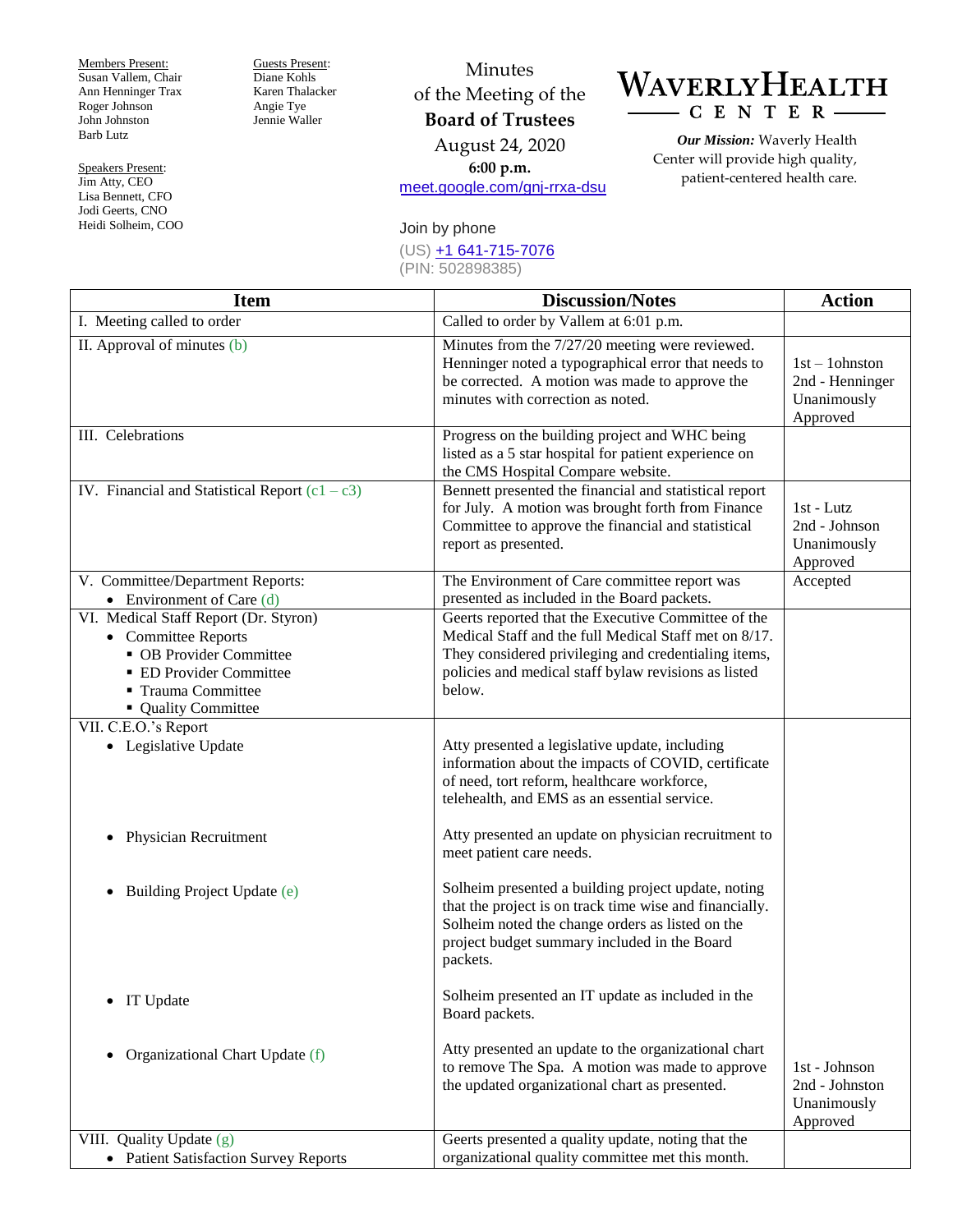| • Organizational Dashboard                                                                                                                                                                                        | She reported that the organizational dashboard will<br>be presented at the October Board meeting. Patient<br>satisfaction survey reports were included in the<br>Board packets.                  |                                                           |
|-------------------------------------------------------------------------------------------------------------------------------------------------------------------------------------------------------------------|--------------------------------------------------------------------------------------------------------------------------------------------------------------------------------------------------|-----------------------------------------------------------|
| IX. Old Business                                                                                                                                                                                                  | None.                                                                                                                                                                                            |                                                           |
| X. New Business                                                                                                                                                                                                   |                                                                                                                                                                                                  |                                                           |
| • Environment of Care Annual Evaluations (h1-<br>h6)                                                                                                                                                              | Bennett presented the EOC Fiscal Year 2020 annual<br>evaluations as included in the Board packets. A<br>motion was made to approve the annual evaluations<br>as presented.                       | $1st$ - Lutz<br>2nd - Johnston<br>Unanimously<br>Approved |
| Compliance Program Annual Evaluation (i)<br>$\bullet$                                                                                                                                                             | Bennett presented the Compliance Program Fiscal<br>Year 2020 annual evaluation as included in the<br>Board packets. A motion was made to approve the<br>annual evaluation as presented.          | 1st - Johnson<br>2nd - Henninger<br>Unanimously           |
| Emergency Management Annual Evaluation (j)<br>٠                                                                                                                                                                   | Solheim presented the Fiscal Year 2019 Emergency<br>Management annual evaluation as included in the<br>Board packets. A motion was made to approve the<br>annual evaluation as presented.        | Approved<br>1st - Henninger<br>2nd - Lutz<br>Unanimously  |
| After Action Report – COVID-19 4 Month<br>$\bullet$<br>Evaluation (k)                                                                                                                                             | Solheim presented the after action report - COVID-<br>194 month evaluation. Discussion was held<br>regarding the evaluation.                                                                     | Approved                                                  |
| $MSDSonline$ Renewal $(q)$<br>$\bullet$                                                                                                                                                                           | Solheim presented a three year renewal agreement<br>for MSDSonline. A motion was made to approve the<br>renewal agreement as presented.                                                          | 1st - Johnston<br>2nd - Johnson<br>Unanimously            |
| <b>Request for Privileges:</b><br>$\bullet$<br>Kelsey Sukovaty, MD - Courtesy, Podiatry,<br><b>Cedar Valley Podiatry</b>                                                                                          | Privileging items were presented as individually<br>listed at left. All files have been reviewed by the<br>Executive Committee of the Medical Staff. The                                         | Approved                                                  |
| • Sherifat Forcey, PMHNP -BC - Consulting,<br>Psychiatric and Mental Health, Integrated<br><b>Telehealth Partners</b>                                                                                             | Executive Committee recommends approval. A<br>motion was made to approve all privileging items as<br>individually considered and recommended by the<br>Executive Committee of the Medical Staff. | 1st - Henninger<br>2nd - Lutz<br>Unanimously<br>Approved  |
| • Provisional Appointment to Medical Staff:<br>· Saleena Neuhaus, LISW - Active, Licensed<br>Independent Social Worker, WHC<br>• Marc Romano, PMHNP-BC – Consulting,<br>Psychiatric and Mental Health, Integrated |                                                                                                                                                                                                  |                                                           |
| <b>Telehealth Partners</b><br>• Holly Wardlow, LISW - Active, Licensed<br>Independent Social Worker, WHC                                                                                                          |                                                                                                                                                                                                  |                                                           |
| Reappointment to Medical Staff:<br>$\bullet$<br>• Renu Bansal, MD - Active, Family<br>Practice/Nephrology/Internal Medicine,<br><b>WHC</b>                                                                        |                                                                                                                                                                                                  |                                                           |
| • Robert Bartelt, MD - Courtesy, Orthopedic<br>Surgery, CVMS<br>• Mark Bennett, CRNA - Courtesy,                                                                                                                  |                                                                                                                                                                                                  |                                                           |
| Anesthesia, Iowa Anesthesia LLC<br>• Charles Cibula, DPM - Courtesy, Podiatry,<br><b>Cedar Valley Podiatry</b>                                                                                                    |                                                                                                                                                                                                  |                                                           |
| • Christopher Considine, DPM – Courtesy,<br>Podiatry, Family Foot Health Care PLC<br>$\blacksquare$ Brenda Cooper, ARNP – Courtesy, ARNP –                                                                        |                                                                                                                                                                                                  |                                                           |
| Orthopedics, CVMS<br>Tarek Daoud, MD - Courtesy, Nephrology,<br><b>CVMS</b>                                                                                                                                       |                                                                                                                                                                                                  |                                                           |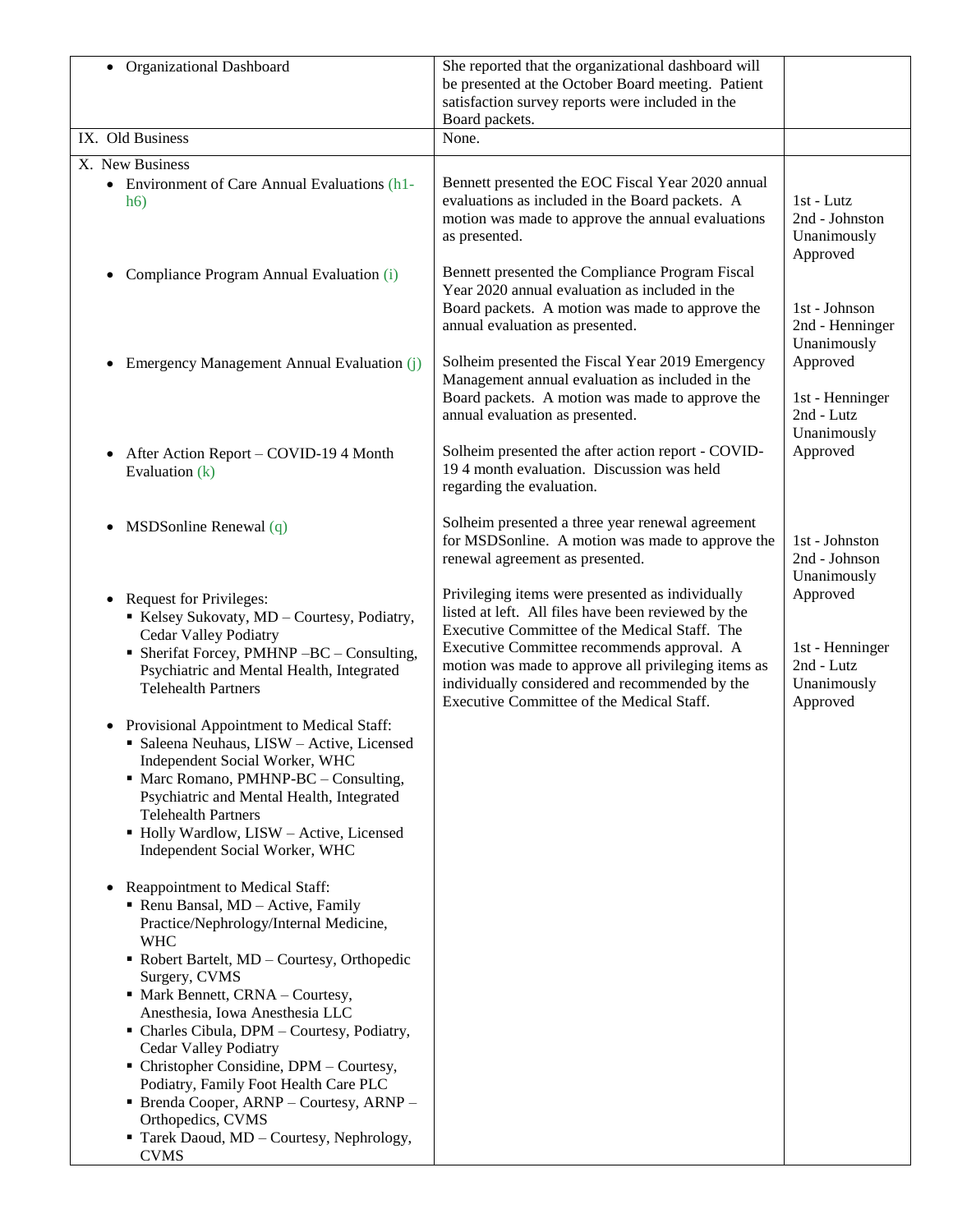- Gerald Decker,  $MD -$ Counsulting, Radiology, RCI
- John Ebensberger, MD Active, Emergency Medicine, WHC
- Katelyn Froehner, ARNP Active, ARNP -Emergency Medicine, WHC
- William Fulcher, MD Courtesy, Radiology, RCI
- Tamer Ghosheh, MD Courtesy, Radiology, RCI
- Glenn Hammer, MD Consulting, Radiology, RCI
- $\blacksquare$  Brenton Harris, MD Consulting, Radiology, RCI
- LeeAnn Hoodjer, PMHNP-BC Active, Psychiatric & Mental Health, WHC
- Teresa Isaacson, ARNP Active, Family Practice/Spa, WHC
- Nicholas Masse, MD Courtesy, Radiology, RCI
- $\blacksquare$  Timothy Mulholland, MD Courtesy, Urology, Mason City Clinic
- $\blacksquare$  Mary Nading, PA-C Courtesy, PA-C **Orthopedics**
- $\blacksquare$  Michael Puk, MD Courtesy, Ophthalmology, CVMS
- Ann Rathe, MD Active, Psychiatry, WHC
- Nicholas Schmerbach, DPM Courtesy, Podiatry, Cedar Valley Podiatry
- Tamra Schneider, SA-C Allied, Certified Surgical Assist, WHC
- Gary Schweiger, MD Courtesy, Radiology, RCI
- Jill Scott, PMHNP-BC Consulting, Psychiatric & Mental Health, Integrated Telehealth Partners
- Samantha Specht, CRNA Courtesy, Anesthesia, Iowa Anesthesia LLC
- Stephen Styron, MD Active, OB-Gyn, WHC
- Jarrod Yates, DO Consulting, Radiology, RCI
- Recommendations Regarding Provisional Status:
	- Joan James, MD Consulting, Psychiatry, Integrated Telehealth Partners
	- Melissa Garrett, MD Courtesy, General Surgery, CVMS
- Revised Medical Staff Bylaws (1)
- New & Revised Policies: 340B Program Compliance Monitoring Reporting (p1)
	- 340B Program Contract Pharmacy
- Geerts presented changes to the Medical Staff Bylaws as included in the Board packets. The changes have been reviewed by the Executive Committee of the Medical Staff and the full Medical Staff and are recommended for approval. A motion was made to approve the revised Medical Staff Bylaws as presented.
- Geerts presented new and revised policies as included in the Board packets. The policies have been reviewed by the Executive Committee of the Medical Staff and the full Medical Staff and are
- 1st Lutz 2nd - Henninger Unanimously Approved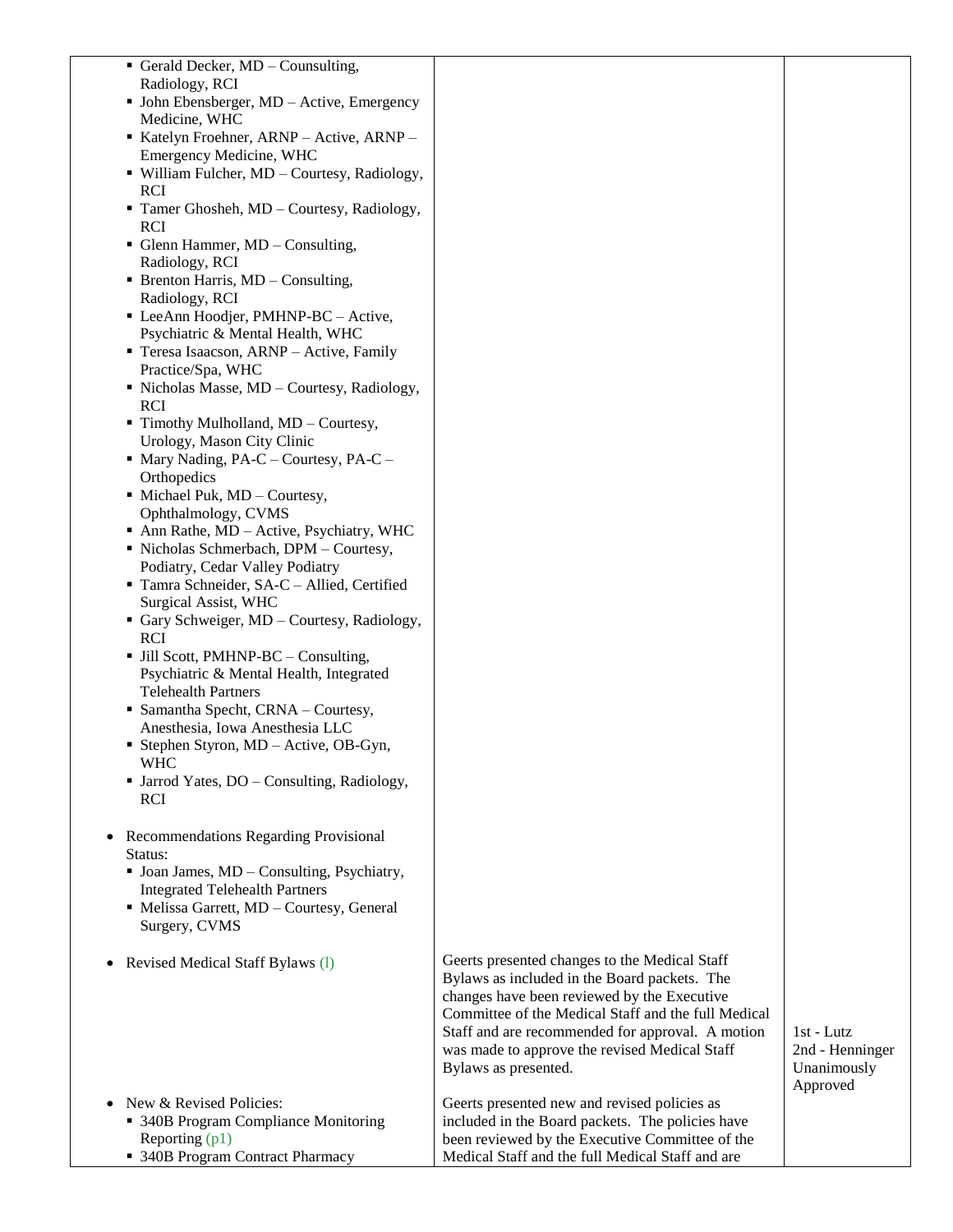| and Monitoring $(p3)$<br>Unanimously<br>• 340B Program Covered Entity Eligibility<br>Approved<br>(p4)<br>• 340B Program Education and Competency<br>(p5)<br>• 340B Program Enrollment Recertification<br>and Change Requests $(p6)$<br>• 340B Program Inventory Management (p7)<br>• 340B Program Noncompliance Material<br>Breach $(p8)$<br>• 340B Program Patient Eligibility Definition<br>(p9)<br>• 340B Program Prevention of Duplicate<br>Discounts $(p10)$<br>• 340B Program Roles and Responsibilities<br>(p11)<br>• Aseptic Technique Accuracy of<br>Measurements and Inspection and Check of<br>Final Product (p12)<br>Assignment of Risk Level and Beyond Use<br>Dating $(p13)$<br><b>Environmental Cleaning and Disinfection</b><br>(p14)<br>• Hand Hygiene and Garbing Procedures (p15)<br>• Master Formulation and Compounding<br>Records and Product Labeling (p16)<br>• Operation of the CAI and CACI and<br>Environmental Monitoring (p17)<br>• Outsourcing of Sterile Compounding<br>Operations to a FDA Registered 503B<br>Compounding Facility (p18)<br><b>Personnel Cleanroom Behavior (p19)</b><br>• Personnel Training and Competency<br>Evaluation $(p20)$<br>• Pharmacist Dosing Protocol for Enoxaparin<br>(p21)<br>• MM-P&P-1245 Clinical Pharmacist Renal<br>Adjustment Dosing (p22)<br>• Patient Visitors During the COVID-19<br>Pandemic (p23)<br>• Blood Alcohol and Drug Analysis in the<br>Emergency Department (p24)<br>• Emergency Medical Service Role in the<br>Hospital Setting (p25)<br>• Utilization of Scribes (Scribe Physician<br>Agreement Form) ( $p26 \& p26.1$ )<br>• Suicidal or Homicidal Patient Management<br>(p27)<br>Finance Committee (m1)<br>Bennett reported that the Finance Committee met on<br>$8/21$ , minutes from the meeting were included in the<br>Board packets.<br>• Capital Request – Fetal Monitors $(m2)$<br>Bennett presented a capital request for fetal<br>monitors. These were budgeted, but the quote came<br>in over the budgeted amount. A motion was brought<br>1st - Johnson<br>forth from the Finance Committee to approve the<br>2nd - Lutz<br>capital request as presented at a cost not to exceed<br>Unanimously<br>\$36,464.<br>Approved | Operations (p2)                            | recommended for approval. A motion was made to     | 1st - Henninger |
|------------------------------------------------------------------------------------------------------------------------------------------------------------------------------------------------------------------------------------------------------------------------------------------------------------------------------------------------------------------------------------------------------------------------------------------------------------------------------------------------------------------------------------------------------------------------------------------------------------------------------------------------------------------------------------------------------------------------------------------------------------------------------------------------------------------------------------------------------------------------------------------------------------------------------------------------------------------------------------------------------------------------------------------------------------------------------------------------------------------------------------------------------------------------------------------------------------------------------------------------------------------------------------------------------------------------------------------------------------------------------------------------------------------------------------------------------------------------------------------------------------------------------------------------------------------------------------------------------------------------------------------------------------------------------------------------------------------------------------------------------------------------------------------------------------------------------------------------------------------------------------------------------------------------------------------------------------------------------------------------------------------------------------------------------------------------------------------------------------------------------------------------------------------------------------------------------------------------------|--------------------------------------------|----------------------------------------------------|-----------------|
|                                                                                                                                                                                                                                                                                                                                                                                                                                                                                                                                                                                                                                                                                                                                                                                                                                                                                                                                                                                                                                                                                                                                                                                                                                                                                                                                                                                                                                                                                                                                                                                                                                                                                                                                                                                                                                                                                                                                                                                                                                                                                                                                                                                                                              | • 340B Program Contract Pharmacy Oversight | approve the new and revised policies as presented. | 2nd - Johnson   |
|                                                                                                                                                                                                                                                                                                                                                                                                                                                                                                                                                                                                                                                                                                                                                                                                                                                                                                                                                                                                                                                                                                                                                                                                                                                                                                                                                                                                                                                                                                                                                                                                                                                                                                                                                                                                                                                                                                                                                                                                                                                                                                                                                                                                                              |                                            |                                                    |                 |
|                                                                                                                                                                                                                                                                                                                                                                                                                                                                                                                                                                                                                                                                                                                                                                                                                                                                                                                                                                                                                                                                                                                                                                                                                                                                                                                                                                                                                                                                                                                                                                                                                                                                                                                                                                                                                                                                                                                                                                                                                                                                                                                                                                                                                              |                                            |                                                    |                 |
|                                                                                                                                                                                                                                                                                                                                                                                                                                                                                                                                                                                                                                                                                                                                                                                                                                                                                                                                                                                                                                                                                                                                                                                                                                                                                                                                                                                                                                                                                                                                                                                                                                                                                                                                                                                                                                                                                                                                                                                                                                                                                                                                                                                                                              |                                            |                                                    |                 |
|                                                                                                                                                                                                                                                                                                                                                                                                                                                                                                                                                                                                                                                                                                                                                                                                                                                                                                                                                                                                                                                                                                                                                                                                                                                                                                                                                                                                                                                                                                                                                                                                                                                                                                                                                                                                                                                                                                                                                                                                                                                                                                                                                                                                                              |                                            |                                                    |                 |
|                                                                                                                                                                                                                                                                                                                                                                                                                                                                                                                                                                                                                                                                                                                                                                                                                                                                                                                                                                                                                                                                                                                                                                                                                                                                                                                                                                                                                                                                                                                                                                                                                                                                                                                                                                                                                                                                                                                                                                                                                                                                                                                                                                                                                              |                                            |                                                    |                 |
|                                                                                                                                                                                                                                                                                                                                                                                                                                                                                                                                                                                                                                                                                                                                                                                                                                                                                                                                                                                                                                                                                                                                                                                                                                                                                                                                                                                                                                                                                                                                                                                                                                                                                                                                                                                                                                                                                                                                                                                                                                                                                                                                                                                                                              |                                            |                                                    |                 |
|                                                                                                                                                                                                                                                                                                                                                                                                                                                                                                                                                                                                                                                                                                                                                                                                                                                                                                                                                                                                                                                                                                                                                                                                                                                                                                                                                                                                                                                                                                                                                                                                                                                                                                                                                                                                                                                                                                                                                                                                                                                                                                                                                                                                                              |                                            |                                                    |                 |
|                                                                                                                                                                                                                                                                                                                                                                                                                                                                                                                                                                                                                                                                                                                                                                                                                                                                                                                                                                                                                                                                                                                                                                                                                                                                                                                                                                                                                                                                                                                                                                                                                                                                                                                                                                                                                                                                                                                                                                                                                                                                                                                                                                                                                              |                                            |                                                    |                 |
|                                                                                                                                                                                                                                                                                                                                                                                                                                                                                                                                                                                                                                                                                                                                                                                                                                                                                                                                                                                                                                                                                                                                                                                                                                                                                                                                                                                                                                                                                                                                                                                                                                                                                                                                                                                                                                                                                                                                                                                                                                                                                                                                                                                                                              |                                            |                                                    |                 |
|                                                                                                                                                                                                                                                                                                                                                                                                                                                                                                                                                                                                                                                                                                                                                                                                                                                                                                                                                                                                                                                                                                                                                                                                                                                                                                                                                                                                                                                                                                                                                                                                                                                                                                                                                                                                                                                                                                                                                                                                                                                                                                                                                                                                                              |                                            |                                                    |                 |
|                                                                                                                                                                                                                                                                                                                                                                                                                                                                                                                                                                                                                                                                                                                                                                                                                                                                                                                                                                                                                                                                                                                                                                                                                                                                                                                                                                                                                                                                                                                                                                                                                                                                                                                                                                                                                                                                                                                                                                                                                                                                                                                                                                                                                              |                                            |                                                    |                 |
|                                                                                                                                                                                                                                                                                                                                                                                                                                                                                                                                                                                                                                                                                                                                                                                                                                                                                                                                                                                                                                                                                                                                                                                                                                                                                                                                                                                                                                                                                                                                                                                                                                                                                                                                                                                                                                                                                                                                                                                                                                                                                                                                                                                                                              |                                            |                                                    |                 |
|                                                                                                                                                                                                                                                                                                                                                                                                                                                                                                                                                                                                                                                                                                                                                                                                                                                                                                                                                                                                                                                                                                                                                                                                                                                                                                                                                                                                                                                                                                                                                                                                                                                                                                                                                                                                                                                                                                                                                                                                                                                                                                                                                                                                                              |                                            |                                                    |                 |
|                                                                                                                                                                                                                                                                                                                                                                                                                                                                                                                                                                                                                                                                                                                                                                                                                                                                                                                                                                                                                                                                                                                                                                                                                                                                                                                                                                                                                                                                                                                                                                                                                                                                                                                                                                                                                                                                                                                                                                                                                                                                                                                                                                                                                              |                                            |                                                    |                 |
|                                                                                                                                                                                                                                                                                                                                                                                                                                                                                                                                                                                                                                                                                                                                                                                                                                                                                                                                                                                                                                                                                                                                                                                                                                                                                                                                                                                                                                                                                                                                                                                                                                                                                                                                                                                                                                                                                                                                                                                                                                                                                                                                                                                                                              |                                            |                                                    |                 |
|                                                                                                                                                                                                                                                                                                                                                                                                                                                                                                                                                                                                                                                                                                                                                                                                                                                                                                                                                                                                                                                                                                                                                                                                                                                                                                                                                                                                                                                                                                                                                                                                                                                                                                                                                                                                                                                                                                                                                                                                                                                                                                                                                                                                                              |                                            |                                                    |                 |
|                                                                                                                                                                                                                                                                                                                                                                                                                                                                                                                                                                                                                                                                                                                                                                                                                                                                                                                                                                                                                                                                                                                                                                                                                                                                                                                                                                                                                                                                                                                                                                                                                                                                                                                                                                                                                                                                                                                                                                                                                                                                                                                                                                                                                              |                                            |                                                    |                 |
|                                                                                                                                                                                                                                                                                                                                                                                                                                                                                                                                                                                                                                                                                                                                                                                                                                                                                                                                                                                                                                                                                                                                                                                                                                                                                                                                                                                                                                                                                                                                                                                                                                                                                                                                                                                                                                                                                                                                                                                                                                                                                                                                                                                                                              |                                            |                                                    |                 |
|                                                                                                                                                                                                                                                                                                                                                                                                                                                                                                                                                                                                                                                                                                                                                                                                                                                                                                                                                                                                                                                                                                                                                                                                                                                                                                                                                                                                                                                                                                                                                                                                                                                                                                                                                                                                                                                                                                                                                                                                                                                                                                                                                                                                                              |                                            |                                                    |                 |
|                                                                                                                                                                                                                                                                                                                                                                                                                                                                                                                                                                                                                                                                                                                                                                                                                                                                                                                                                                                                                                                                                                                                                                                                                                                                                                                                                                                                                                                                                                                                                                                                                                                                                                                                                                                                                                                                                                                                                                                                                                                                                                                                                                                                                              |                                            |                                                    |                 |
|                                                                                                                                                                                                                                                                                                                                                                                                                                                                                                                                                                                                                                                                                                                                                                                                                                                                                                                                                                                                                                                                                                                                                                                                                                                                                                                                                                                                                                                                                                                                                                                                                                                                                                                                                                                                                                                                                                                                                                                                                                                                                                                                                                                                                              |                                            |                                                    |                 |
|                                                                                                                                                                                                                                                                                                                                                                                                                                                                                                                                                                                                                                                                                                                                                                                                                                                                                                                                                                                                                                                                                                                                                                                                                                                                                                                                                                                                                                                                                                                                                                                                                                                                                                                                                                                                                                                                                                                                                                                                                                                                                                                                                                                                                              |                                            |                                                    |                 |
|                                                                                                                                                                                                                                                                                                                                                                                                                                                                                                                                                                                                                                                                                                                                                                                                                                                                                                                                                                                                                                                                                                                                                                                                                                                                                                                                                                                                                                                                                                                                                                                                                                                                                                                                                                                                                                                                                                                                                                                                                                                                                                                                                                                                                              |                                            |                                                    |                 |
|                                                                                                                                                                                                                                                                                                                                                                                                                                                                                                                                                                                                                                                                                                                                                                                                                                                                                                                                                                                                                                                                                                                                                                                                                                                                                                                                                                                                                                                                                                                                                                                                                                                                                                                                                                                                                                                                                                                                                                                                                                                                                                                                                                                                                              |                                            |                                                    |                 |
|                                                                                                                                                                                                                                                                                                                                                                                                                                                                                                                                                                                                                                                                                                                                                                                                                                                                                                                                                                                                                                                                                                                                                                                                                                                                                                                                                                                                                                                                                                                                                                                                                                                                                                                                                                                                                                                                                                                                                                                                                                                                                                                                                                                                                              |                                            |                                                    |                 |
|                                                                                                                                                                                                                                                                                                                                                                                                                                                                                                                                                                                                                                                                                                                                                                                                                                                                                                                                                                                                                                                                                                                                                                                                                                                                                                                                                                                                                                                                                                                                                                                                                                                                                                                                                                                                                                                                                                                                                                                                                                                                                                                                                                                                                              |                                            |                                                    |                 |
|                                                                                                                                                                                                                                                                                                                                                                                                                                                                                                                                                                                                                                                                                                                                                                                                                                                                                                                                                                                                                                                                                                                                                                                                                                                                                                                                                                                                                                                                                                                                                                                                                                                                                                                                                                                                                                                                                                                                                                                                                                                                                                                                                                                                                              |                                            |                                                    |                 |
|                                                                                                                                                                                                                                                                                                                                                                                                                                                                                                                                                                                                                                                                                                                                                                                                                                                                                                                                                                                                                                                                                                                                                                                                                                                                                                                                                                                                                                                                                                                                                                                                                                                                                                                                                                                                                                                                                                                                                                                                                                                                                                                                                                                                                              |                                            |                                                    |                 |
|                                                                                                                                                                                                                                                                                                                                                                                                                                                                                                                                                                                                                                                                                                                                                                                                                                                                                                                                                                                                                                                                                                                                                                                                                                                                                                                                                                                                                                                                                                                                                                                                                                                                                                                                                                                                                                                                                                                                                                                                                                                                                                                                                                                                                              |                                            |                                                    |                 |
|                                                                                                                                                                                                                                                                                                                                                                                                                                                                                                                                                                                                                                                                                                                                                                                                                                                                                                                                                                                                                                                                                                                                                                                                                                                                                                                                                                                                                                                                                                                                                                                                                                                                                                                                                                                                                                                                                                                                                                                                                                                                                                                                                                                                                              |                                            |                                                    |                 |
|                                                                                                                                                                                                                                                                                                                                                                                                                                                                                                                                                                                                                                                                                                                                                                                                                                                                                                                                                                                                                                                                                                                                                                                                                                                                                                                                                                                                                                                                                                                                                                                                                                                                                                                                                                                                                                                                                                                                                                                                                                                                                                                                                                                                                              |                                            |                                                    |                 |
|                                                                                                                                                                                                                                                                                                                                                                                                                                                                                                                                                                                                                                                                                                                                                                                                                                                                                                                                                                                                                                                                                                                                                                                                                                                                                                                                                                                                                                                                                                                                                                                                                                                                                                                                                                                                                                                                                                                                                                                                                                                                                                                                                                                                                              |                                            |                                                    |                 |
|                                                                                                                                                                                                                                                                                                                                                                                                                                                                                                                                                                                                                                                                                                                                                                                                                                                                                                                                                                                                                                                                                                                                                                                                                                                                                                                                                                                                                                                                                                                                                                                                                                                                                                                                                                                                                                                                                                                                                                                                                                                                                                                                                                                                                              |                                            |                                                    |                 |
|                                                                                                                                                                                                                                                                                                                                                                                                                                                                                                                                                                                                                                                                                                                                                                                                                                                                                                                                                                                                                                                                                                                                                                                                                                                                                                                                                                                                                                                                                                                                                                                                                                                                                                                                                                                                                                                                                                                                                                                                                                                                                                                                                                                                                              |                                            |                                                    |                 |
|                                                                                                                                                                                                                                                                                                                                                                                                                                                                                                                                                                                                                                                                                                                                                                                                                                                                                                                                                                                                                                                                                                                                                                                                                                                                                                                                                                                                                                                                                                                                                                                                                                                                                                                                                                                                                                                                                                                                                                                                                                                                                                                                                                                                                              |                                            |                                                    |                 |
|                                                                                                                                                                                                                                                                                                                                                                                                                                                                                                                                                                                                                                                                                                                                                                                                                                                                                                                                                                                                                                                                                                                                                                                                                                                                                                                                                                                                                                                                                                                                                                                                                                                                                                                                                                                                                                                                                                                                                                                                                                                                                                                                                                                                                              |                                            |                                                    |                 |
|                                                                                                                                                                                                                                                                                                                                                                                                                                                                                                                                                                                                                                                                                                                                                                                                                                                                                                                                                                                                                                                                                                                                                                                                                                                                                                                                                                                                                                                                                                                                                                                                                                                                                                                                                                                                                                                                                                                                                                                                                                                                                                                                                                                                                              |                                            |                                                    |                 |
|                                                                                                                                                                                                                                                                                                                                                                                                                                                                                                                                                                                                                                                                                                                                                                                                                                                                                                                                                                                                                                                                                                                                                                                                                                                                                                                                                                                                                                                                                                                                                                                                                                                                                                                                                                                                                                                                                                                                                                                                                                                                                                                                                                                                                              |                                            |                                                    |                 |
|                                                                                                                                                                                                                                                                                                                                                                                                                                                                                                                                                                                                                                                                                                                                                                                                                                                                                                                                                                                                                                                                                                                                                                                                                                                                                                                                                                                                                                                                                                                                                                                                                                                                                                                                                                                                                                                                                                                                                                                                                                                                                                                                                                                                                              |                                            |                                                    |                 |
|                                                                                                                                                                                                                                                                                                                                                                                                                                                                                                                                                                                                                                                                                                                                                                                                                                                                                                                                                                                                                                                                                                                                                                                                                                                                                                                                                                                                                                                                                                                                                                                                                                                                                                                                                                                                                                                                                                                                                                                                                                                                                                                                                                                                                              |                                            |                                                    |                 |
|                                                                                                                                                                                                                                                                                                                                                                                                                                                                                                                                                                                                                                                                                                                                                                                                                                                                                                                                                                                                                                                                                                                                                                                                                                                                                                                                                                                                                                                                                                                                                                                                                                                                                                                                                                                                                                                                                                                                                                                                                                                                                                                                                                                                                              |                                            |                                                    |                 |
|                                                                                                                                                                                                                                                                                                                                                                                                                                                                                                                                                                                                                                                                                                                                                                                                                                                                                                                                                                                                                                                                                                                                                                                                                                                                                                                                                                                                                                                                                                                                                                                                                                                                                                                                                                                                                                                                                                                                                                                                                                                                                                                                                                                                                              |                                            |                                                    |                 |
|                                                                                                                                                                                                                                                                                                                                                                                                                                                                                                                                                                                                                                                                                                                                                                                                                                                                                                                                                                                                                                                                                                                                                                                                                                                                                                                                                                                                                                                                                                                                                                                                                                                                                                                                                                                                                                                                                                                                                                                                                                                                                                                                                                                                                              |                                            |                                                    |                 |
|                                                                                                                                                                                                                                                                                                                                                                                                                                                                                                                                                                                                                                                                                                                                                                                                                                                                                                                                                                                                                                                                                                                                                                                                                                                                                                                                                                                                                                                                                                                                                                                                                                                                                                                                                                                                                                                                                                                                                                                                                                                                                                                                                                                                                              |                                            |                                                    |                 |
|                                                                                                                                                                                                                                                                                                                                                                                                                                                                                                                                                                                                                                                                                                                                                                                                                                                                                                                                                                                                                                                                                                                                                                                                                                                                                                                                                                                                                                                                                                                                                                                                                                                                                                                                                                                                                                                                                                                                                                                                                                                                                                                                                                                                                              |                                            |                                                    |                 |
|                                                                                                                                                                                                                                                                                                                                                                                                                                                                                                                                                                                                                                                                                                                                                                                                                                                                                                                                                                                                                                                                                                                                                                                                                                                                                                                                                                                                                                                                                                                                                                                                                                                                                                                                                                                                                                                                                                                                                                                                                                                                                                                                                                                                                              |                                            |                                                    |                 |
|                                                                                                                                                                                                                                                                                                                                                                                                                                                                                                                                                                                                                                                                                                                                                                                                                                                                                                                                                                                                                                                                                                                                                                                                                                                                                                                                                                                                                                                                                                                                                                                                                                                                                                                                                                                                                                                                                                                                                                                                                                                                                                                                                                                                                              |                                            |                                                    |                 |
|                                                                                                                                                                                                                                                                                                                                                                                                                                                                                                                                                                                                                                                                                                                                                                                                                                                                                                                                                                                                                                                                                                                                                                                                                                                                                                                                                                                                                                                                                                                                                                                                                                                                                                                                                                                                                                                                                                                                                                                                                                                                                                                                                                                                                              |                                            |                                                    |                 |
|                                                                                                                                                                                                                                                                                                                                                                                                                                                                                                                                                                                                                                                                                                                                                                                                                                                                                                                                                                                                                                                                                                                                                                                                                                                                                                                                                                                                                                                                                                                                                                                                                                                                                                                                                                                                                                                                                                                                                                                                                                                                                                                                                                                                                              |                                            |                                                    |                 |